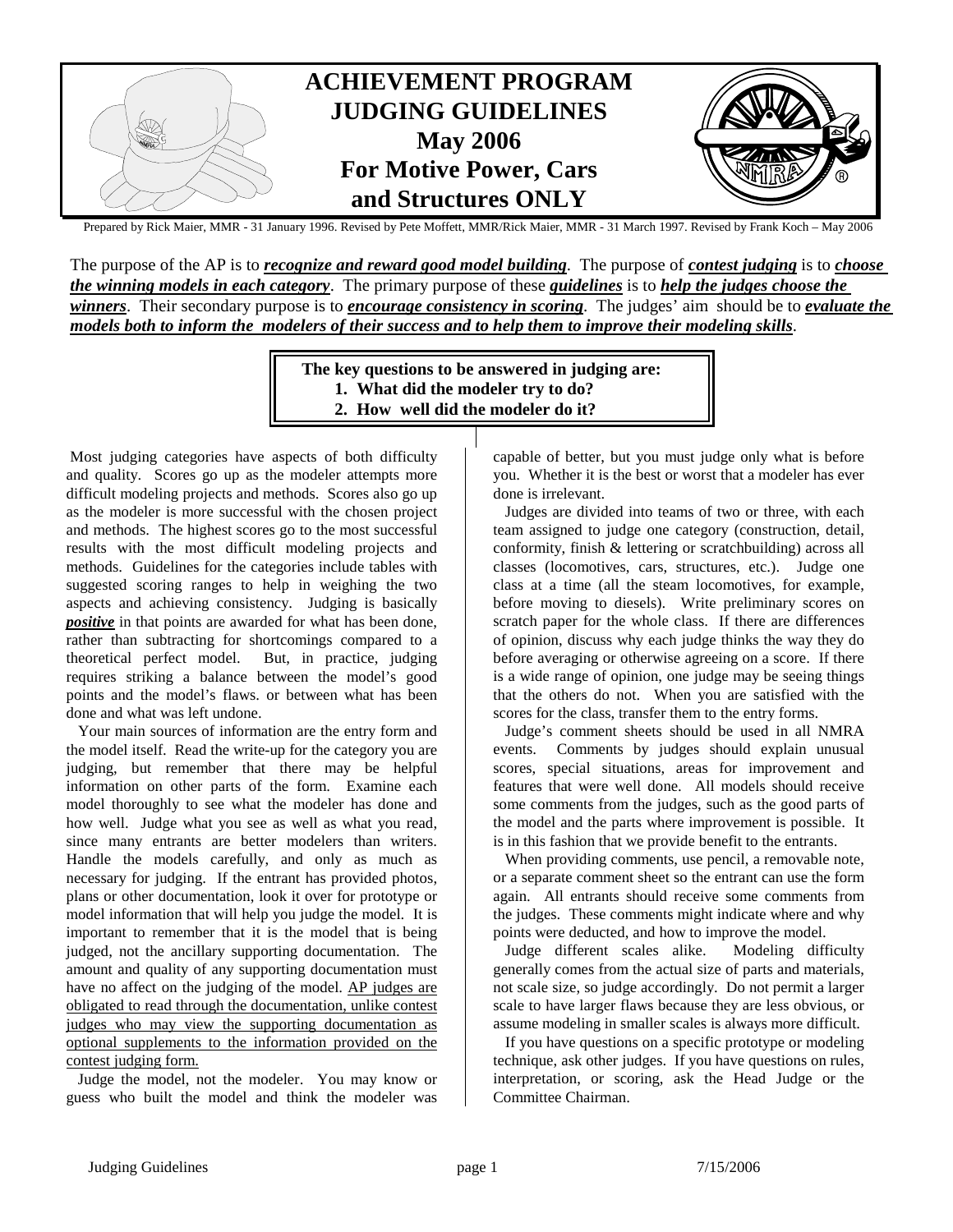

# **This category has two dimensions: THE DIFFICULTY OR COMPLEXITY OF THE ATTEMPTED MODEL AND HOW WELL THE MODEL IS CONSTRUCTED Construction is 32% of the total score. Each point is 2.5% of the 40 Construction points.**

The CONSTRUCTION category focuses on the *quality of workmanship* as demonstrated by proper handling of materials, applied labor, modeling skill, and craftsmanship as demonstrated by the finished model. Reward the attempted complexity and how well it was accomplished. The entry form should show the starting point for the model, the materials and techniques used, and perhaps the major steps in construction. There are many ways to build a good model and the score should reflect how well the chosen method succeeded without favoring one method over another. Examine the model thoroughly, and think through the construction process. Consider the steps required to fabricate, kitbash, alter, or otherwise prepare individual pieces of the model. Consider the accuracy of their alignment and attachment, and the neatness and quality of joints. Consider the work

required to prepare masters or patterns for casting, photoetching, or similar techniques, and the quality of the duplicates. You are not judging the *quantity* of detail or scratchbuilding, but you do judge the *quality* of the construction involved. Conformity to prototype and finish quality are judged elsewhere. Judge all scales equally. Consider the difficulty of making individual small parts, regardless of whether they are minor details on a large model of major details on a smaller one. Conversely, while construction flaws are more obvious on smaller models, treat similar flaws equally in all scales.

A properly designed load should be judged for it's construction and attention to detail. Is it properly bolted, nailed, wedged, banded, chained, braced, etc.

## **POINTS TO PONDER ABOUT CONSTRUCTION**

- Consider quality, skill, workmanship, and complexity only.
- Consider the proper handling and selection of materials.
- Check quality of assembly of components and pieces.
- Check neatness of glued parts, ladders square, roof walk centered, etc.
- Check fit of components (there should not be any open joints).
- Look for mismatched scribed siding, off-vertical or off-square siding.
- Check for uneven roofs and/or eaves overhang.
- Check for unsanded, fuzzy wood, excessive wood fibers, saw or file marks, badly cut ends, dents.
- Check for windows, doors, hatches, etc. out-of-plumb.
- Check that repeats of multiple parts are evenly spaced, e.g. grab irons, gingerbread, roof rafters.
- Check for excess glue or solder, glue cobwebs, glue on windows.
- Look for fingerprints.
- What did the modeler try to do?
- How well did the modeler do it?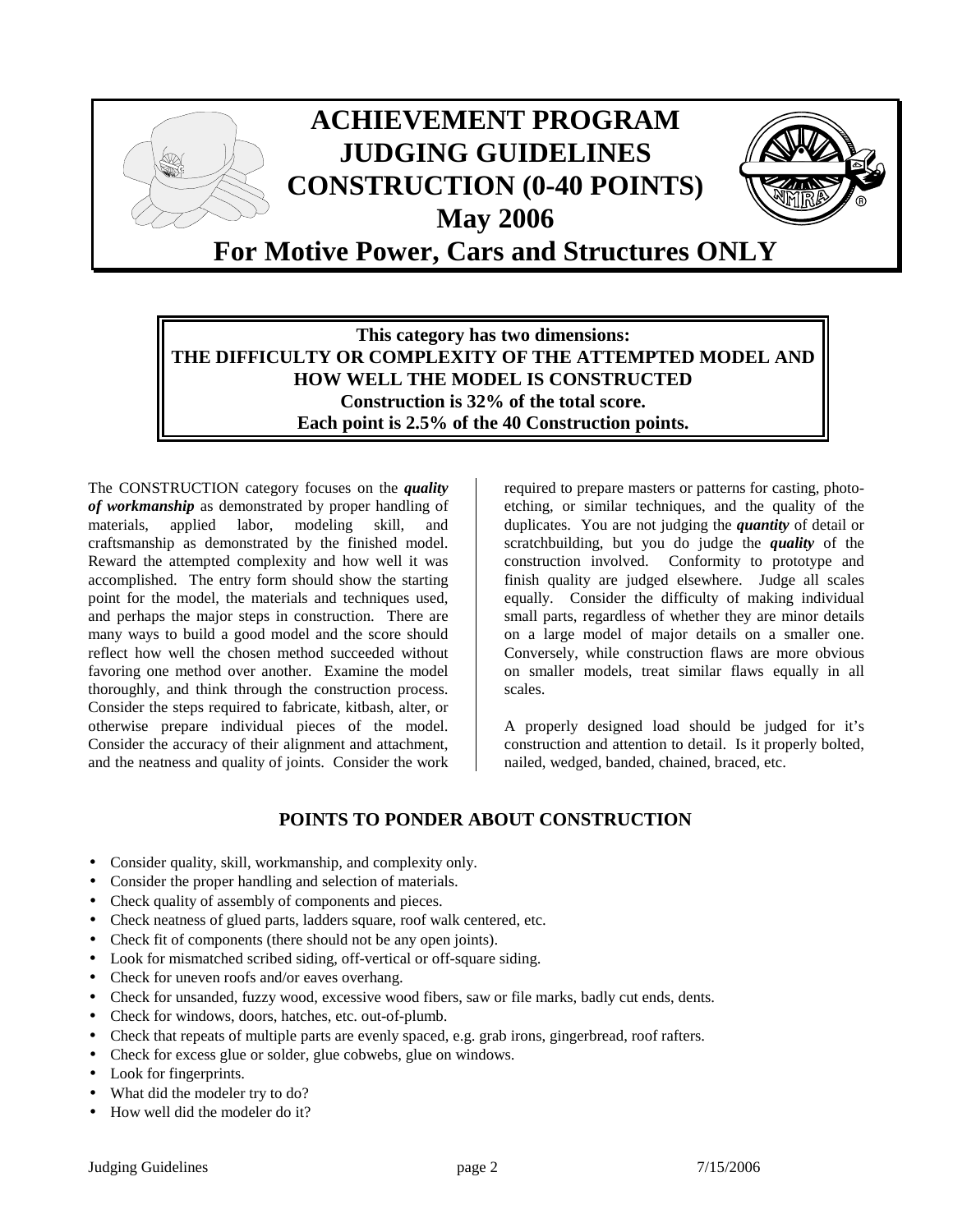

# **POINTS TO PONDER ABOUT COMPLEXITY**

- Consider the amount of effort, or hours to fit multiple parts.
- Consider the difficulty of the model and/or construction techniques.
- Consider the number of roof valleys.
- Consider multiple walls compared to a simple structure.
- Consider multiple sides compared to a round or square structure.
- Consider the complexity of a center flow hopper compared to a simple boxcar.
- A 4-6-6-4 would be more complex than a 4-6-4.
- The repeat use of the same part is not necessarily more complex, but does indicate additional effort.

| Quality &<br>Workmanship           | Simple<br>Model                                                          |                                                                                        |                                                                                                       |                                                                 |                                                                            | Somewhat<br>Complex                     |                                                       |                                           |                                            |                                             | Moderately<br>Complex                          |                                              |                                              |                                              | Very Complex                                 | or Difficult                                 |
|------------------------------------|--------------------------------------------------------------------------|----------------------------------------------------------------------------------------|-------------------------------------------------------------------------------------------------------|-----------------------------------------------------------------|----------------------------------------------------------------------------|-----------------------------------------|-------------------------------------------------------|-------------------------------------------|--------------------------------------------|---------------------------------------------|------------------------------------------------|----------------------------------------------|----------------------------------------------|----------------------------------------------|----------------------------------------------|----------------------------------------------|
| Poor<br>to<br>Mediocre<br>Ordinary | $\boldsymbol{0}$<br>$\overline{c}$<br>$\overline{3}$<br>4<br>5<br>6<br>7 | $\mathbf{1}$<br>$\overline{c}$<br>3<br>$\overline{4}$<br>5<br>6<br>$\overline{7}$<br>8 | $\overline{2}$<br>$\overline{3}$<br>$\overline{4}$<br>$\overline{5}$<br>6<br>$\overline{7}$<br>8<br>9 | 3<br>$\overline{4}$<br>5<br>6<br>$\overline{7}$<br>8<br>9<br>10 | $\overline{\mathcal{L}}$<br>5<br>6<br>$\overline{7}$<br>8<br>9<br>10<br>11 | 5<br>6<br>7<br>8<br>9<br>10<br>11<br>12 | 6<br>$\overline{7}$<br>8<br>9<br>10<br>11<br>12<br>13 | 7<br>8<br>9<br>10<br>11<br>12<br>13<br>14 | 8<br>9<br>10<br>11<br>12<br>13<br>14<br>15 | 9<br>10<br>11<br>12<br>13<br>14<br>15<br>16 | 10<br>11<br>12<br>13<br>14<br>15<br>16<br>17   | 11<br>12<br>13<br>14<br>15<br>16<br>17<br>18 | 12<br>13<br>14<br>15<br>16<br>17<br>18<br>19 | 13<br>14<br>15<br>16<br>17<br>18<br>19<br>20 | 14<br>15<br>16<br>17<br>18<br>19<br>20<br>21 | 15<br>16<br>17<br>18<br>19<br>20<br>21<br>22 |
|                                    | 8<br>9                                                                   | 9<br>10                                                                                | 10<br>11                                                                                              | 11<br>12                                                        | 12<br>13                                                                   | 13<br>14                                | 14<br>15                                              | 15<br>16                                  | 16<br>17                                   | 17<br>18                                    | 18<br>19                                       | 19<br>20                                     | 20<br>21                                     | 21<br>22                                     | 22<br>23                                     | 23<br>24                                     |
| Good                               | 10                                                                       | 11                                                                                     | 12                                                                                                    | 13                                                              | 14                                                                         | 15                                      | 16                                                    | 17                                        | 18                                         | 19                                          | 20                                             | 21                                           | 22                                           | 23                                           | 24                                           | 25                                           |
|                                    | 11<br>12<br>13<br>14                                                     | 12<br>13<br>14<br>15                                                                   | 13<br>14<br>15<br>16                                                                                  | 14<br>15<br>16<br>17                                            | 15<br>16<br>17<br>18                                                       | 16<br>17<br>18<br>19                    | 17<br>18<br>19<br>20                                  | 18<br>19<br>20<br>21                      | 19<br>20<br>21<br>22                       | 20<br>21<br>22<br>23                        | 21<br>22<br>$\overline{23}$<br>24              | 22<br>23<br>24<br>25                         | 23<br>24<br>25<br>26                         | 24<br>25<br>26<br>27                         | 26<br>27<br>28                               | 26<br>27<br>28<br>29                         |
| Very Good                          | 15                                                                       | 16                                                                                     | 17                                                                                                    | 18                                                              | 19                                                                         | 20                                      | 21                                                    | 22                                        | 23                                         | 24                                          | 25                                             | 26                                           | 27                                           | 28                                           | 29                                           | 30                                           |
|                                    | 16<br>17<br>18<br>19                                                     | 17<br>18<br>19<br>20                                                                   | 18<br>19<br>20<br>21                                                                                  | 19<br>20<br>21<br>22                                            | 20<br>21<br>22<br>23                                                       | 21<br>22<br>23<br>24                    | 22<br>23<br>24<br>25                                  | 23<br>24<br>25<br>26                      | 24<br>25<br>26<br>27                       | 25<br>26<br>27<br>28                        | 26<br>$\overline{27}$<br>28<br>29              | 27<br>28<br>29<br>30                         | 28<br>29<br>30<br>31                         | 29<br>30<br>31<br>32                         | 30<br>31<br>32<br>33                         | 31<br>32<br>33<br>34                         |
| Outstanding                        | 20                                                                       | 21                                                                                     | 22                                                                                                    | 23                                                              | 24                                                                         | 25                                      | 26                                                    | 27                                        | 28                                         | 29                                          | 30                                             | 31                                           | 32                                           | 33                                           | 34                                           | 35                                           |
|                                    | 21<br>22<br>23<br>24                                                     | 22<br>23<br>24<br>25                                                                   | 23<br>24<br>25<br>26                                                                                  | 24<br>25<br>26<br>27                                            | 25<br>26<br>27<br>28                                                       | 26<br>27<br>28<br>29                    | 27<br>28<br>29<br>30                                  | 28<br>29<br>30<br>31                      | 29<br>30<br>31<br>32                       | 30<br>31<br>32<br>33                        | 31<br>$\overline{32}$<br>33<br>$\overline{34}$ | 32<br>33<br>34<br>35                         | 33<br>34<br>35<br>36                         | 34<br>35<br>36<br>37                         | 35<br>36<br>37<br>38                         | 36<br>37<br>38<br>39                         |
| Exceptional                        | 25                                                                       | 26                                                                                     | 27                                                                                                    | 28                                                              | 29                                                                         | 30                                      | 31                                                    | 32                                        | 32                                         | 34                                          | 35                                             | 36                                           | 37                                           | 38                                           | 39                                           | 40                                           |

# **CONSTRUCTION JUDGING POINTS MATRIX**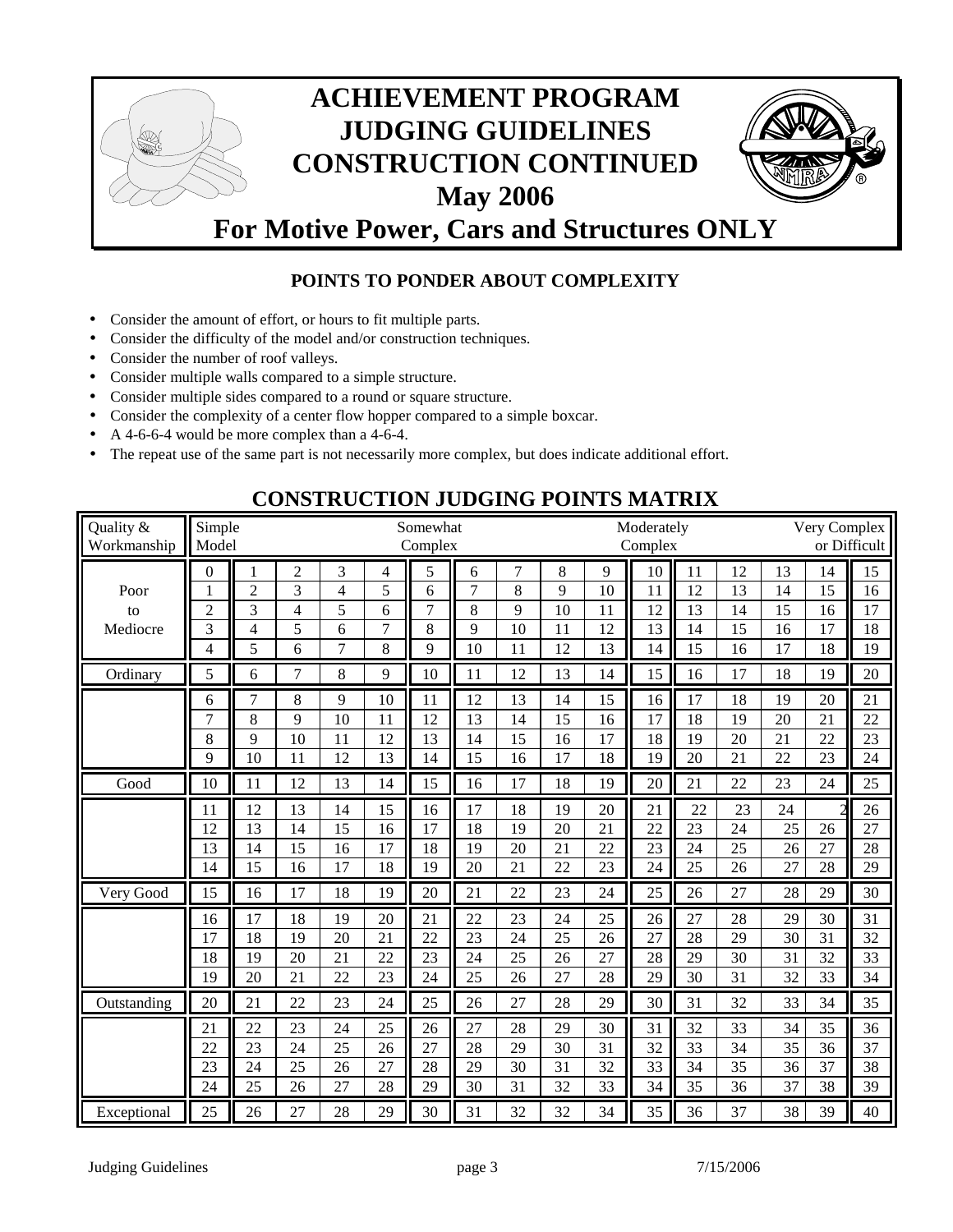

#### **HOW MANY DETAIL PARTS ARE ADDED TO OR INCORPORATED IN THE MODEL? HOW COMPLEX WAS THE DETAILING JOB? Detail is 16% of the total score. Each point is 5% of the 20 Detail points.**

This category includes the refinement of the model and the addition of subordinate parts. Details that are integral parts of the prototype (parts that are necessary for the prototype to hold together and function) should receive more weight than details that are added for appearance (such as tools on a locomotive or clutter around a structure). Working details (sliding doors, functional brake gear) should receive more points than non-working details of the same type. Ordinarily details are separate parts, but also consider the detail added to masters or patterns for castings or photo-etchings for the model. It makes no difference if the details were scratchbuilt, included loose in a kit, or purchased separately, but focus on the detail added to the model rather than on what the

manufacturer may have incorporated in major kit castings. Do consider details that have been added to replace cast-on versions.

Although the entry form should tell you what details were added, examine the model closely to see the significance of the details and to note any added details not listed on the entry form.

Judge all scales alike. Do not add points to an entry in a smaller scale just because it is harder to detail (that is considered in Construction). The quality and conformity of detail is being considered elsewhere.

## **POINTS TO PONDER ABOUT DETAIL**

- Consider the amount and complexity of the detail and the number of subordinate parts added.
- Consider the refinement of the model.
- Remember to evaluate the quantity of detail and not quality
- Consider the amount of underbody detail, air lines, brake rigging, brake cylinders, etc.
- Is there coupler cut lever detail and are there appropriate safety devices?
- Check for board-by-board construction instead of scribed siding.
- Look for fascia boards, eaves, troughs, downspouts, gutters.
- Examine model for bolt heads, nail heads, door knobs.
- Consider the accuracy, completeness and placement of both the colors and the lettering on the model.

# **DETAIL JUDGING POINTS MATRIX**

| Complexity<br>of Detail | Little<br>Added |  |   | A Few<br>Details |              |    |              | Moderate | Detail   |    |         |          | More<br>Extensive | Extensive<br>& Complete |    |    |
|-------------------------|-----------------|--|---|------------------|--------------|----|--------------|----------|----------|----|---------|----------|-------------------|-------------------------|----|----|
| Simple                  | U               |  |   |                  | 4            |    | 6            |          | 8        |    | 10      | 11       | 12                | 13                      | 14 | 15 |
| Easy-to-Add             |                 |  | ⌒ |                  |              | 6  | $\mathbf{r}$ | 8        | $\Omega$ | 10 | 11      | ר ו<br>┸ | 13                | 14                      | 15 | 16 |
|                         |                 |  |   |                  | 6            |    | 8            |          | 10       | 11 | 12<br>┸ | 13       | 14                | 15                      | 16 | 15 |
|                         |                 |  |   | b                | $\mathbf{r}$ | 8  | Q            | 10       | 11       | 12 | 13      | 14       | 15                | 16                      |    | 18 |
| Hard-to-Add             |                 |  | რ |                  | 8            | u  | 10           | 11       | 12       | 13 | 14      | 15       | 16                |                         | 18 | 19 |
| Complex                 |                 |  |   | $\circ$          | Q            | 10 | 11           | 12       | 13       | 14 | 15      | 16       | רו                | 18                      | 19 | 20 |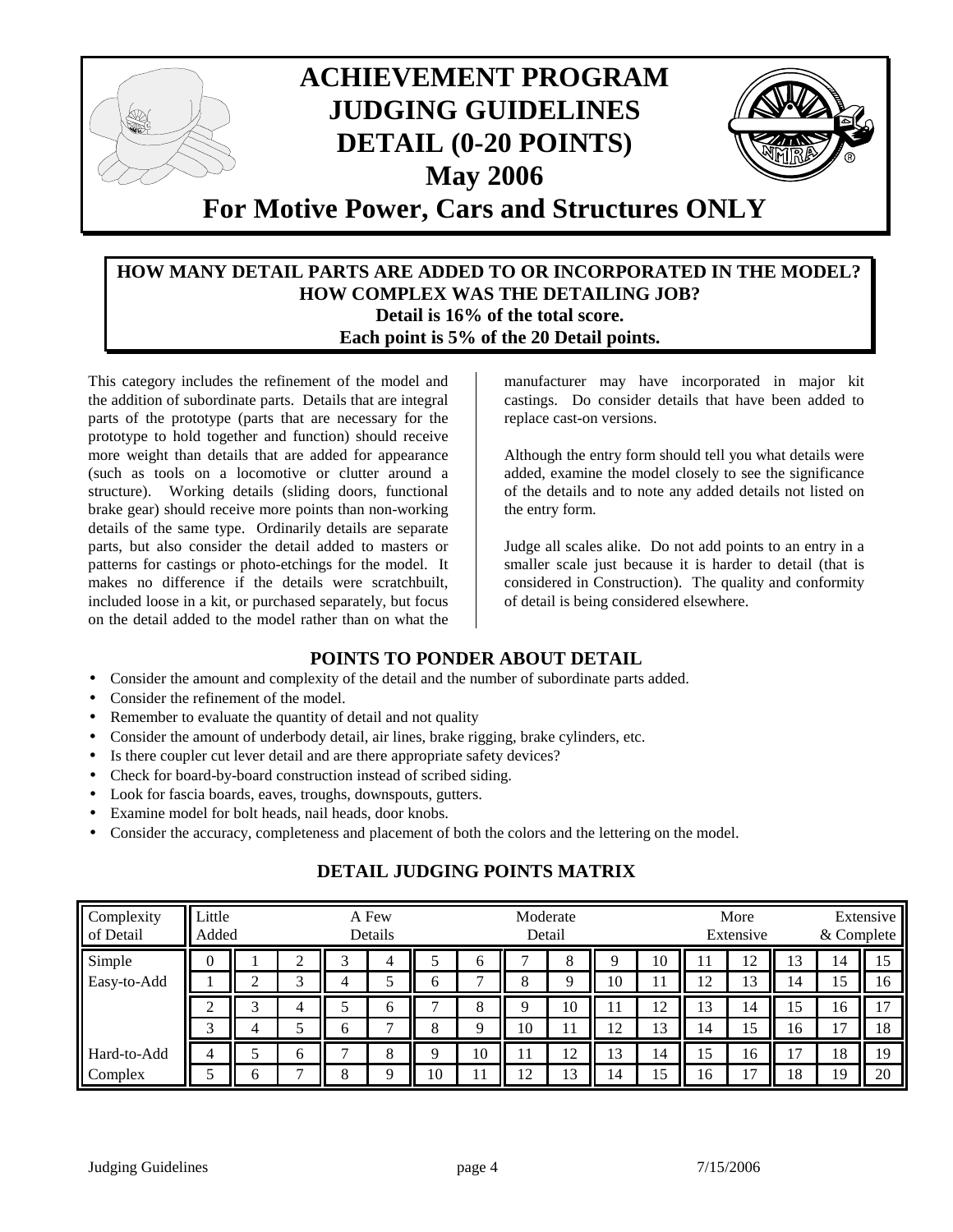

#### **HOW WELL DOES THE MODEL REPRODUCE THE PROTOTYPE? Conformity is 20% of the total score. Each point is 4% of the 25 Conformity points.**

Conformity deals with achieving prototypical appearance or following prototype practice in construction and application of parts. Look for the efforts made to replicate prototype features, including adherence to dimensions, simulation of actual construction materials and practices, choice of components, and arrangement of details. Conformity can be achieved through scratchbuilding, through kitbashing, or through adding and replacing details. The amount of detail is secondary. Consider how well what has been included conforms to the prototype. If the model has been selectively compressed from a large prototype, consider how well the compression has captured the features of the original. Consider the trouble taken to determine, achieve, and demonstrate conformity.

High scores ordinarily require the support of reference photos and/or plans. Prototypical models lettered for fictitious railroads ("proto-freelanced") should be supported with references to the corresponding prototype. Freelanced models of imaginary prototypes, including structures, should be supported with evidence of conformity to prototype practices (such as photos or drawings of prototypes with similar features) to be awarded more than a few points. If the model has a load it should have an accompanying plan or photograph.

Judge the work accomplished, the effort made, and the steps taken beyond what may have been done by a manufacturer or provided in a kit. You should not need to guess about conformity. While you can and should ask other judges who may have the needed knowledge, it's up to the entrant to explain and demonstrate conformity.

# **CONFORMITY EVALUATION**

This factor deals with what is commonly known as prototype practice. A model that is logically built and having the design features of a particular prototype being modeled is considered to be conforming to the prototype. The same considerations are given to freelanced and cross-kit models. If the model was built full size, would it do the intended job? Each point awarded for conformity represents 4% of the total available. A score of 20 points can be taken to mean that the model is 80% correct.

## *The key to conformity is whether or not the model is logical?*

**EXEMPTIONS**: Couplers for cars and locomotives are exempt from conformity judging. No points are to be given for the presence or absence of any style of coupler. Wheels and axles for cars and locomotives are also exempt from conformity judging. No points are to be given for insulated or properly gauged wheelsets or for correct wheel contours. In judging trackwork, no points are to be given for adherence to prototypical dimensions. (NMRA Standards require deviations from the prototype in these items.) Do not consider any operational aspect of the model in judging Conformity.

**LOCOMOTIVES**: Look for overall conformity, scale, logical piping and placement of components with respect to the prototype.

**CARS**: Look for proper roof section, number and spacing of windows, trucks, brake rigging, interiors, out-of-era parts such as K-1 brake systems on a 60' bulkhead flat car, or Timken roller bearing trucks on a narrow gauge car, etc.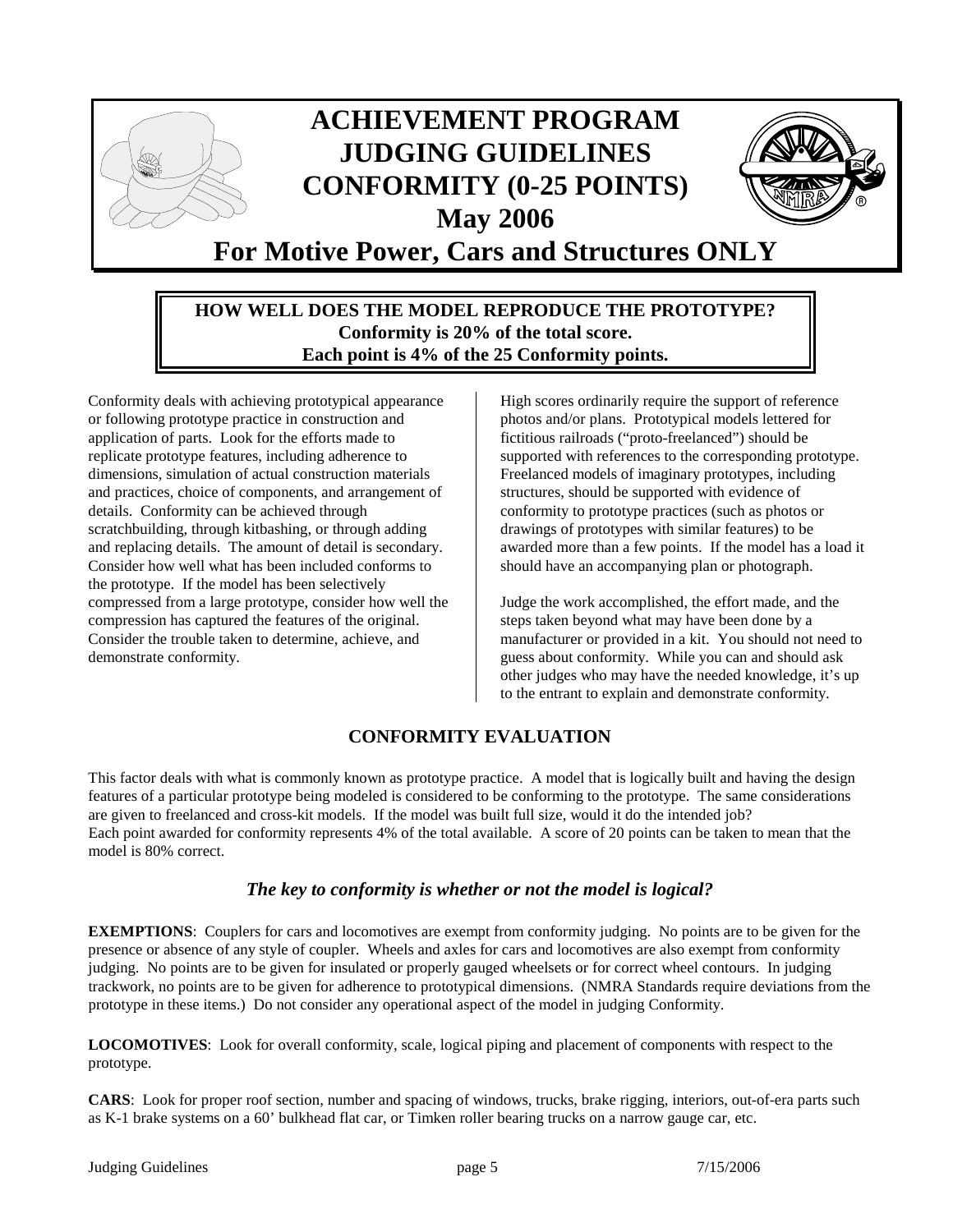

**STRUCTURES & DISPLAYS:** Consider architectural practices of construction, scale thickness of exposed walls, window and door construction.

**BRIDGES:** Consider the size of members, proper span lengths, bracing and support details.

*Points to remember at all times*: Be sure of your prototype practice. If in doubt, **do not guess**! Confer with the Senior or Technical Judge.

Be sure of what you mean when you score this factor. Remember to ask yourself: Is it logical? Moreover, do not confuse Conformity with Detail or Construction factors.

Determine if the attachment of parts is appropriate to the prototype: ie. riveted, pin connected, bolted, etc.

A maximum of 15 points is suggested for models that do not have any Conformity documentation such as plans or photographs.

| Conformity | Partly<br>Prototypical |   |   |   |   |    |    | Largely<br>Prototypical |    |                |      |     |    |    |    |                |    | Completely<br>Prototypical |    |                     |    |
|------------|------------------------|---|---|---|---|----|----|-------------------------|----|----------------|------|-----|----|----|----|----------------|----|----------------------------|----|---------------------|----|
| Minimal    | $\theta$               |   |   |   | 4 |    | O  |                         | 8  |                | 10 I |     | 12 | 13 | 14 | 15             | 16 |                            | 18 | 19                  | 20 |
|            |                        |   | ⌒ | 4 |   | h  | −  | 8                       | 9  | 10             |      | . ೧ | 13 | 14 | 15 | 16             | 17 | 18                         | 19 | 20                  | 21 |
|            | ◠<br>∠                 | ⌒ | 4 |   | b |    | 8  | Q                       | 10 |                | 12   | 13  | 14 | 15 | 16 | $\overline{ }$ | 18 | 19                         | 20 | ↑<br>$\overline{a}$ | 22 |
|            | 3                      |   |   | h | ⇁ | Õ  | 9  | 10                      | 11 |                | 13   | 14  | 15 | 16 | 17 | 18             | 19 | 20                         | 21 | 22                  | 23 |
|            | 4                      |   | h |   | 8 | Q  | 10 |                         | 12 | 13             | 14   | 15  | 16 | −  | 18 | 19             | 20 | $\bigcap$ 1<br>∠⊥          | 22 | 23                  | 24 |
| Extensive  | 5                      | h |   | 8 | Q | 10 |    | $1^{\circ}$             | 13 | $\overline{4}$ |      | 16  | 7  | 18 | 19 | 20             | 21 | 22                         | 23 | 24                  | 25 |

# **CONFORMITY JUDGING POINTS MATRIX**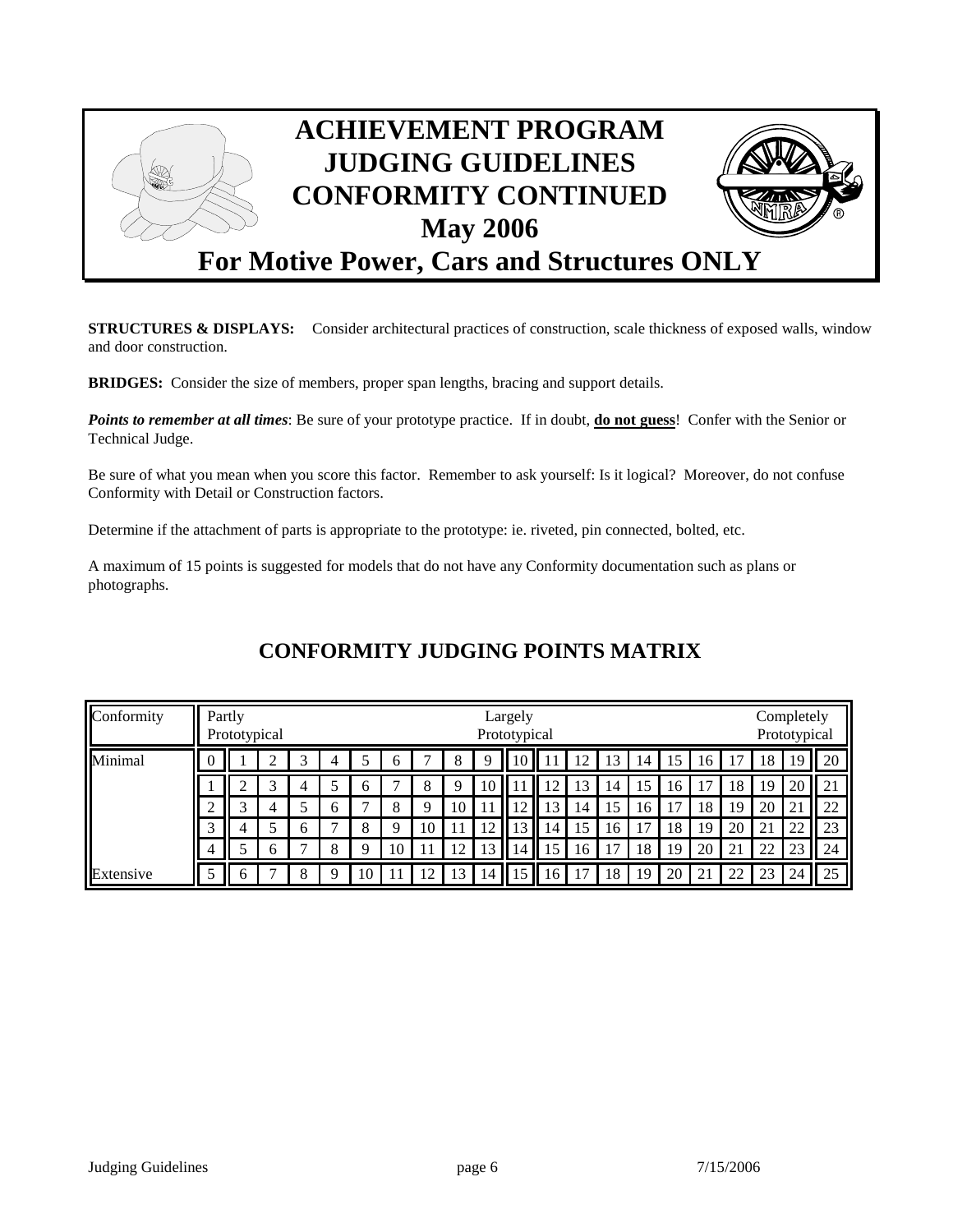

## **THIS FACTOR HAS TWO DIMENSIONS: THE COMPLEXITY OF FINISH AND LETTERING, AND THE QUALITY AND SKILL OF ITS' APPLICATION. Finish & Lettering is 20% of the total score. Each point is 4% of the 25 Finish & Lettering points.**

This factor deals with the general appearance and proper application of finish and lettering to achieve a specific effect. Consider what was required to reproduce multicolored paint schemes, stripes over irregular surfaces, or other complex finishes. Consider the finish quality. Are the coats smooth and even, the stripes straight, and color separations sharp? Consider the difficulty of applying the lettering. Was the lettering pieced together, awkward to apply, or particularly elaborate and complex? Consider lettering quality. Are the decals neatly applied and straight, without trapped air or apparent film? Flaws in commercial decals, dry transfers or pre-lettered parts are not to be considered as defects in the model. Do not deduct for flaws in commercial decals or pre-lettered parts, but give credit for correcting flaws or improving commercial finishes and lettering.

The presence or absence of weathering is not a factor in judging. Weathering should be judged as part of the total finish of the model; its' complexity and quality contributing to the total point score.

The accuracy of the paint scheme and lettering is considered under Conformity, the Finish & Lettering category concentrates on quality.

Judge all scales alike. Do not allow a larger scale entry to have larger finish flaws for the same score. Judge the difficulty of finished lettering by actual size rather than scale size: consider the difficulty of applying a 1/32" stripe or letter, whether it is 1.5 scale inches or 5 scale inches wide.

# **FINISH & LETTERING EVALUATION**

This factor is concerned with the painting or surface finish of the model. It is the amount and quality of the work of the finish and applied lettering that are being judged.

**FINISH:** The accuracy and completeness of the painting and lettering is considered here. Its' quality is judged as part of the Finish category. In evaluating color, the accurate placement of the several colors is more important than the replication of an exact hue. Check lettering for proper placement, type style and size. Be sure that all colors and lettering are included and appropriate. If the model is weathered, be sure that the weathering conforms to prototypical effects.

#### **AMOUNT OF WORK:** Consider the number of colors and the difficulty in the separation lines between the colors. Check the quality and quantity of fine striping and lettering. Consider both the complexity of the finish and the complexity of the model. Among models finished with equal complexity and quality of finish, the more complex model should receive a higher score.

 It is rare to find an item around a railroad without some lettering or at least a number. If a prototype is chosen with little or no lettering, then the model will not be eligible for as many points as one which has complex lettering.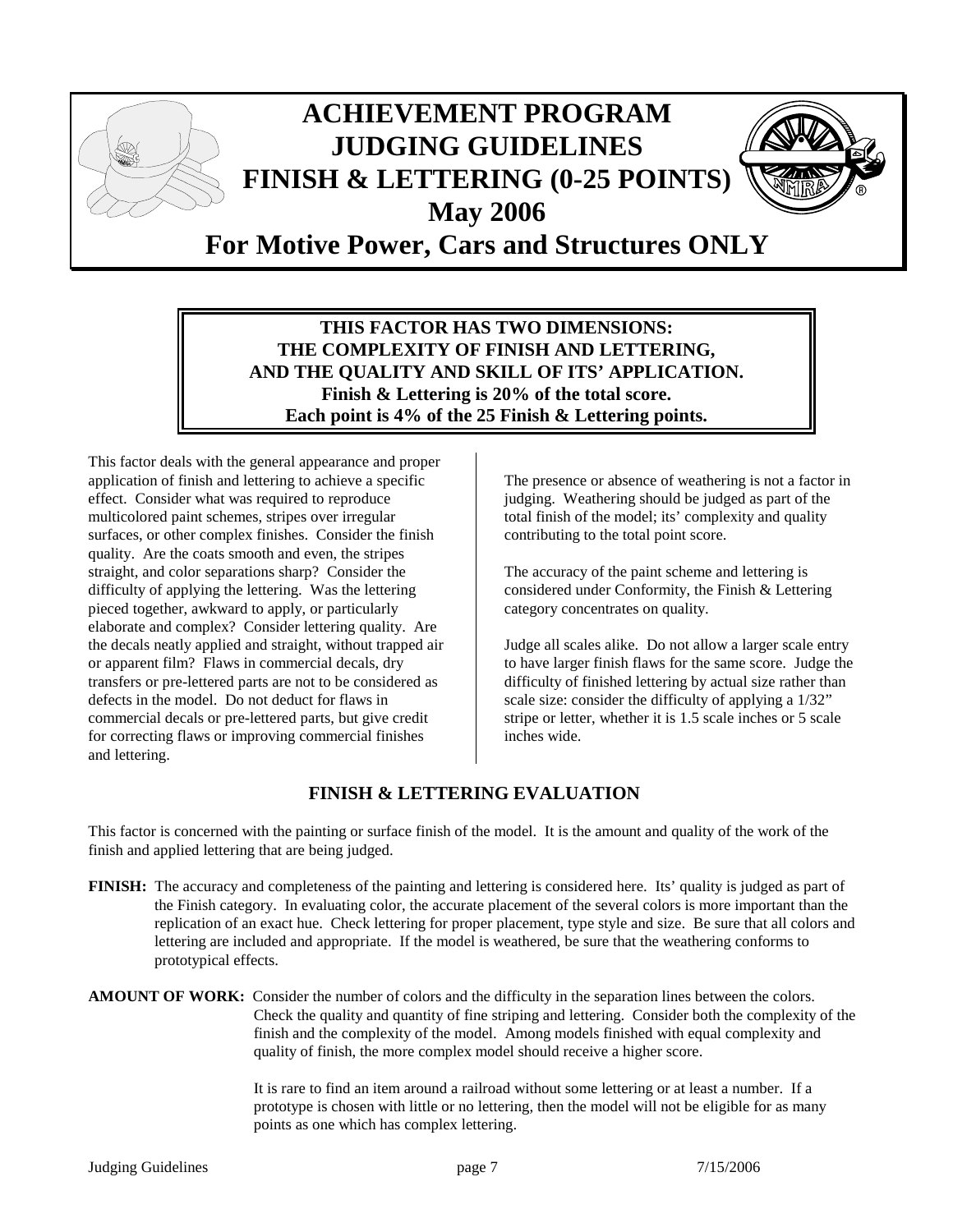

#### **QUALITY OF FINISH:** Check that the surface looks like the medium that it is supposed to represent. Check that the colors are in the proper place and that they are neatly done. Are the letters straight? Hand lettering rates highly with respect to quantity of work but seldom measures up to the appearance of a good decal or dry transfer application. Check that the surface sheen is shiny or flat as the prototype would have been. Make sure that there is no decal shine.

**WEATHERING:** The following is very important. **There is no requirement that the model be weathered.** Every prototype piece of equipment was new at some point in time. If a weathered finish is chosen for the model it adds to the amount and possibly the complexity of the work. However, weathering adds the risk of doing so incorrectly or poorly. Correct weathering is difficult. It takes knowledge of how nature affects the appearance of the prototype. Be careful here. *This is an area where your personal biases could influence your thinking as an impartial judge.* 

# **POINTS TO PONDER ABOUT FINISH & LETTERING**

- Consider the influence of artificial lights on colors when judging the appearance of the colors.
- Consider the quality of application of paint, brush marks, unevenness, runs, thickness.
- Check if the paint is too glossy or flat.
- Consider the amount and method of application of lettering.
- Check decal applications: straight, even spacing, air bubbles, decal sheen and excess film. Close trimmed decals should be the norm for above average scores.
- The quality of the decal itself is not the responsibility of the modeler.
- Check if a stencil was made to letter a portion of the model.
- Consider the amount and appearance of the weathering.
- Make sure separation lines are clean and even.
- Consider the amount of work.
- Consider the number of colors and separation lines.

| Complexity | Poor         |              |   |    |   | Average     |    |    |    |    | Good |    |    |    |    | <b>Better</b> |    |                     | Outstanding    |    |                                |
|------------|--------------|--------------|---|----|---|-------------|----|----|----|----|------|----|----|----|----|---------------|----|---------------------|----------------|----|--------------------------------|
| Simple     | U            |              |   |    | 4 |             | n  |    |    |    | 10   |    | 12 | 3  | 14 |               | 10 |                     | 18             | 19 | 20                             |
|            |              |              |   | 4  |   | $\mathbf b$ |    | 8  | Q  | 10 | 11   | ി  | 13 | 14 | 15 | 16            |    | 18                  | 19             | 20 | ∼                              |
|            | ◠<br>∠       |              | 4 |    | b |             |    |    | 10 |    | 12   | 13 | 14 | د، | 16 |               | 18 | 19                  | 20             | 21 | ാറ<br>$\overline{\phantom{a}}$ |
| Moderate   | $\sim$<br>ä. |              |   | -6 |   |             |    | 10 |    | ∸  | 13   | 14 | 15 | 16 | 17 | 18            | 19 | 20                  | 2 <sub>1</sub> | 22 | $\cap$<br>23                   |
|            | 4            |              | h |    | 8 |             | 10 |    | 12 | 13 | 14   | 15 | 16 |    | 18 | 19            | 20 | 21                  | 22             | 23 | 24                             |
| Complex    |              | <sup>t</sup> |   | 8  | Q | 10          | -1 | ∣າ | 13 | 14 | 15   | 16 | ┑  | 18 | 19 | 20            | 21 | $\mathcal{D}$<br>∠∠ | 23             | 24 | 25                             |

## **FINISH & LETTERING JUDGING POINTS MATRIX**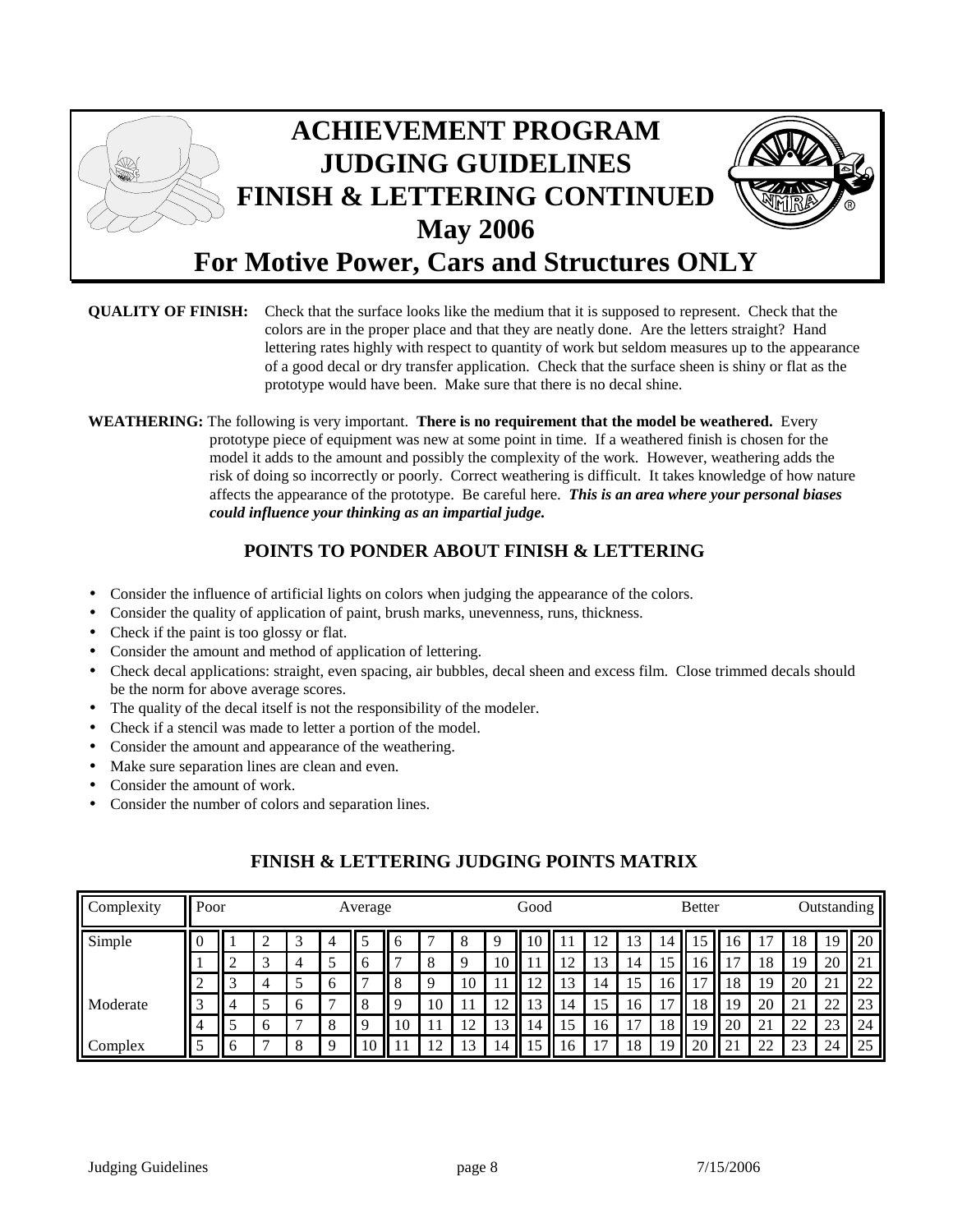

#### **HOW MUCH OF THE MODEL IS BUILT FROM SCRATCH, AND HOW DIFFICULT WAS THE SCRATCHBUILDING? Scratchbuilding is 12% of the total score. Each point is 7% of the 15 Scratchbuilding points.**

This category deals with all parts of the model which have been fabricated from basic wood, metal, plastic, or other shapes and materials. Credit is given for *quantity* only, *quality* is judged elsewhere. Are major portions of the model built from scratch, or just some parts and details? Consider the amount of effort required to convert basic materials into finished parts. Bending grabirons from wire, for example, is less difficult than soldering together piping or railings. Consider any planning or design work that was necessary. Drawing plans is considered part of scratchbuilding, if the plans are submitted with the model. Scratchbuilding from prototype plans, photos, or measurements is usually

**SCRATCHBUILDING EVALUATION** 

The factor of Scratchbuilding is one of the most difficult to judge. Judging must proceed very carefully by reading and carefully evaluating the agreement between statements on the entry form and on the model.

#### *Whatever you do, however, be consistent.*

This factor deals exclusively with anything scratchbuilt as opposed to purchased. The objective is to award points for anything the modeler did or made themselves as opposed to purchasing it. Generally speaking, scratchbuilding includes drawing your own plans (these should be submitted) and fabricating wood, plastic, metal, etc. parts. Certain raw materials are allowed to be used for scratchbuilding such as wood, plastic, paper and metal sheets and shapes. Paints and adhesives are also

more difficult than scratchbuilding from kit plans or a magazine article.

Casting or photo-etching is considered scratchbuilding, although less difficult than making several identical parts from scratch. Did the modeler carry out all the steps from a scratchbuilt master to finished duplicates, or were either the masters or the duplicates created by others?

You are primarily concerned only with the *quantity* of the scratchbuilding. The *quality* is judged under Construction.

permitted as are wire and electronic components as well as motors, gears and wheels.

Scratchbuilt cast parts may be equal to or be better than commercial castings available. If scratchbuilt castings are used, then the model should score higher than the model with commercial castings even if those castings are on the exempted list. A model with parts from scratchbuilt masters should be awarded higher points than a model with parts from a commercial master.

Look for extra efforts in scratchbuilding at all times. What at first glance may be just another commercial casting may, on closer examination, be a modified commercial casting or a combination of self-made and commercial castings.